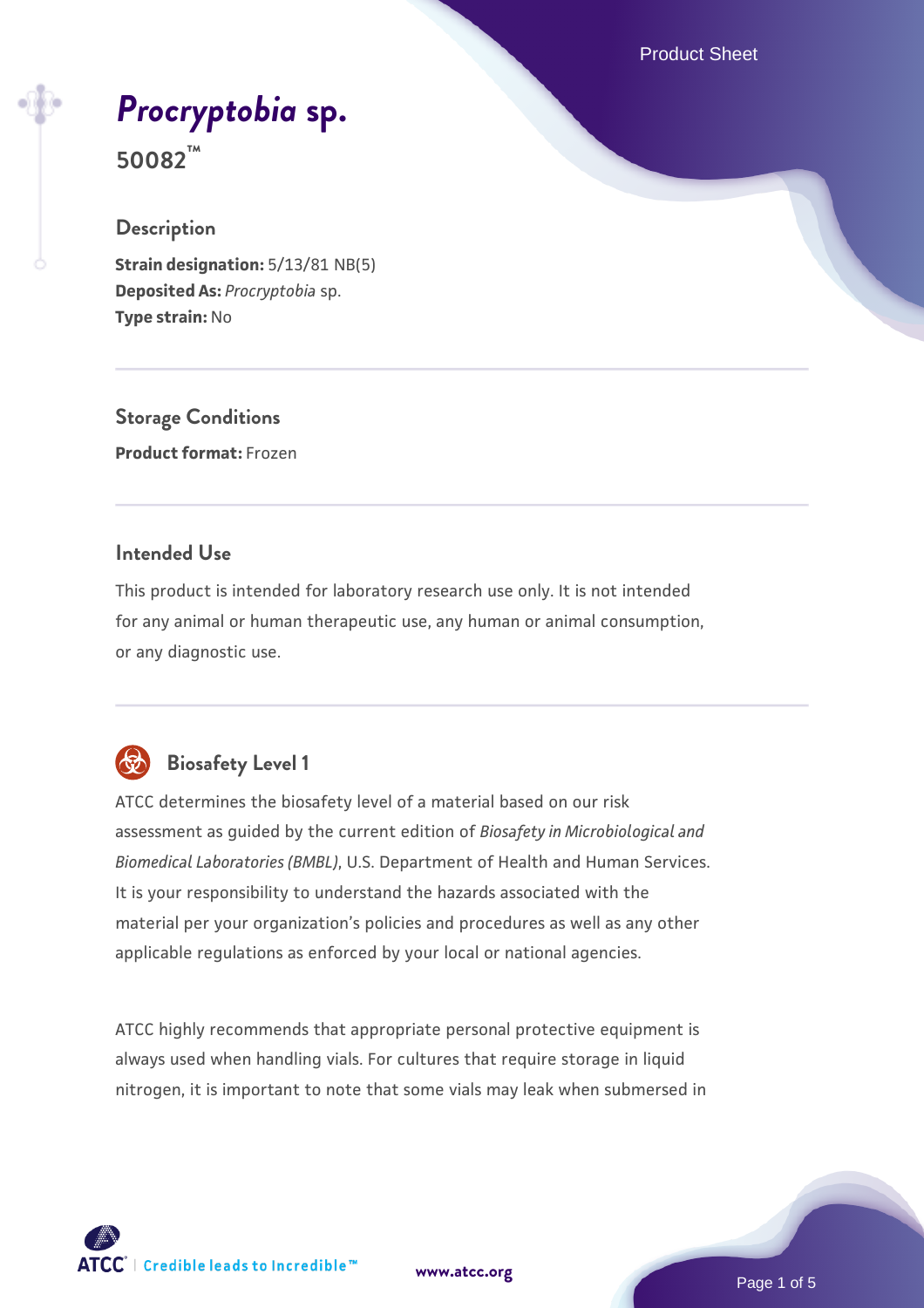liquid nitrogen and will slowly fill with liquid nitrogen. Upon thawing, the conversion of the liquid nitrogen back to its gas phase may result in the vial exploding or blowing off its cap with dangerous force creating flying debris. Unless necessary, ATCC recommends that these cultures be stored in the vapor phase of liquid nitrogen rather than submersed in liquid nitrogen.

## **Certificate of Analysis**

For batch-specific test results, refer to the applicable certificate of analysis that can be found at www.atcc.org.

## **Growth Conditions**

**Medium:**  [ATCC Medium 1361: Marine flagellate medium](https://www.atcc.org/-/media/product-assets/documents/microbial-media-formulations/atcc-medium-1361.pdf?rev=bcddf4a97ac4453eaa7203587211bc63) [ATCC Medium 1361: Marine flagellate medium](https://www.atcc.org/-/media/product-assets/documents/microbial-media-formulations/atcc-medium-1361.pdf?rev=bcddf4a97ac4453eaa7203587211bc63) [ATCC Medium 1525: Seawater 802 medium](https://www.atcc.org/-/media/product-assets/documents/microbial-media-formulations/1/5/2/5/atcc-medium-1525.pdf?rev=a388414940634267b7071e94a0def7b3) **Temperature:** 4-25°C **Incubation:** grown with Enterobacter aerogenes ATCC 13048 and mixed bacteria

## **Material Citation**

If use of this material results in a scientific publication, please cite the material in the following manner: *Procryptobia* sp. (ATCC 50082)

## **References**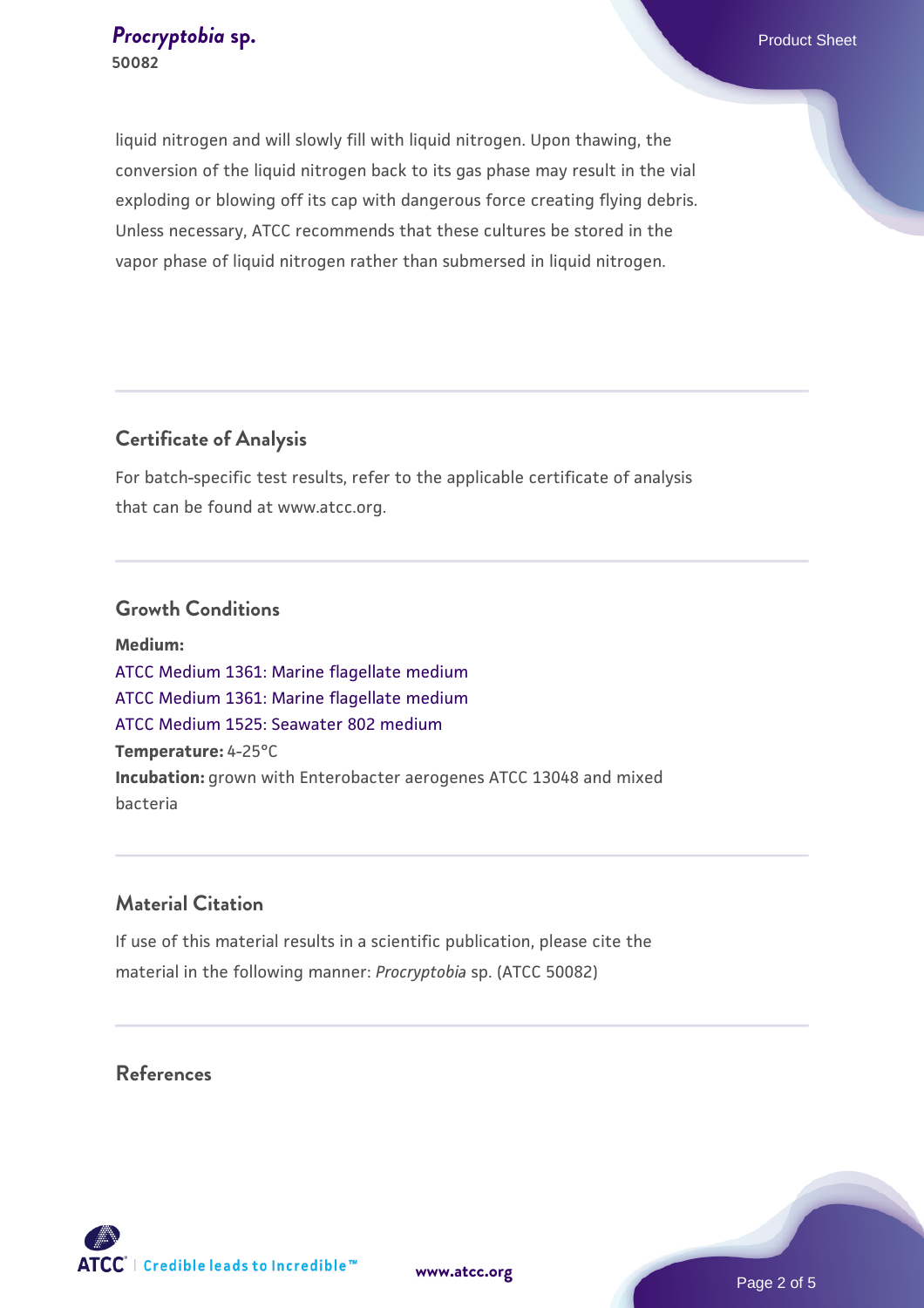#### **[Procryptobia](https://www.atcc.org/products/50082) [sp.](https://www.atcc.org/products/50082) Procryptobia sp. Procryptobia 50082**

References and other information relating to this material are available at www.atcc.org.

### **Warranty**

The product is provided 'AS IS' and the viability of ATCC® products is warranted for 30 days from the date of shipment, provided that the customer has stored and handled the product according to the information included on the product information sheet, website, and Certificate of Analysis. For living cultures, ATCC lists the media formulation and reagents that have been found to be effective for the product. While other unspecified media and reagents may also produce satisfactory results, a change in the ATCC and/or depositor-recommended protocols may affect the recovery, growth, and/or function of the product. If an alternative medium formulation or reagent is used, the ATCC warranty for viability is no longer valid. Except as expressly set forth herein, no other warranties of any kind are provided, express or implied, including, but not limited to, any implied warranties of merchantability, fitness for a particular purpose, manufacture according to cGMP standards, typicality, safety, accuracy, and/or noninfringement.

## **Disclaimers**

This product is intended for laboratory research use only. It is not intended for any animal or human therapeutic use, any human or animal consumption, or any diagnostic use. Any proposed commercial use is prohibited without a license from ATCC.

While ATCC uses reasonable efforts to include accurate and up-to-date information on this product sheet, ATCC makes no warranties or representations as to its accuracy. Citations from scientific literature and patents are provided for informational purposes only. ATCC does not warrant



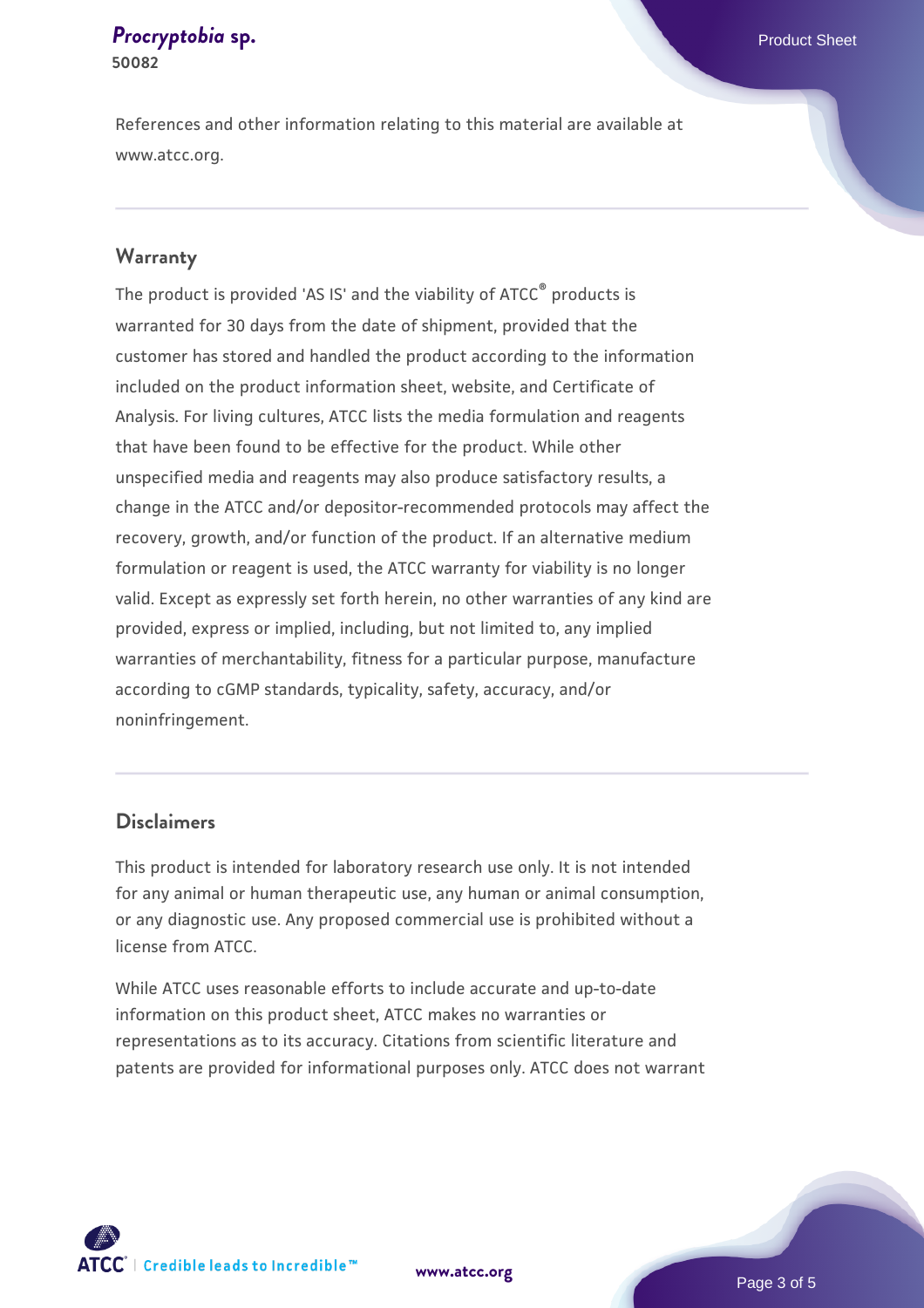that such information has been confirmed to be accurate or complete and the customer bears the sole responsibility of confirming the accuracy and completeness of any such information.

This product is sent on the condition that the customer is responsible for and assumes all risk and responsibility in connection with the receipt, handling, storage, disposal, and use of the ATCC product including without limitation taking all appropriate safety and handling precautions to minimize health or environmental risk. As a condition of receiving the material, the customer agrees that any activity undertaken with the ATCC product and any progeny or modifications will be conducted in compliance with all applicable laws, regulations, and guidelines. This product is provided 'AS IS' with no representations or warranties whatsoever except as expressly set forth herein and in no event shall ATCC, its parents, subsidiaries, directors, officers, agents, employees, assigns, successors, and affiliates be liable for indirect, special, incidental, or consequential damages of any kind in connection with or arising out of the customer's use of the product. While reasonable effort is made to ensure authenticity and reliability of materials on deposit, ATCC is not liable for damages arising from the misidentification or misrepresentation of such materials.

Please see the material transfer agreement (MTA) for further details regarding the use of this product. The MTA is available at www.atcc.org.

## **Copyright and Trademark Information**

© ATCC 2021. All rights reserved. ATCC is a registered trademark of the American Type Culture Collection.

## **Revision**

This information on this document was last updated on 2021-05-19

## **Contact Information**



**[www.atcc.org](http://www.atcc.org)**